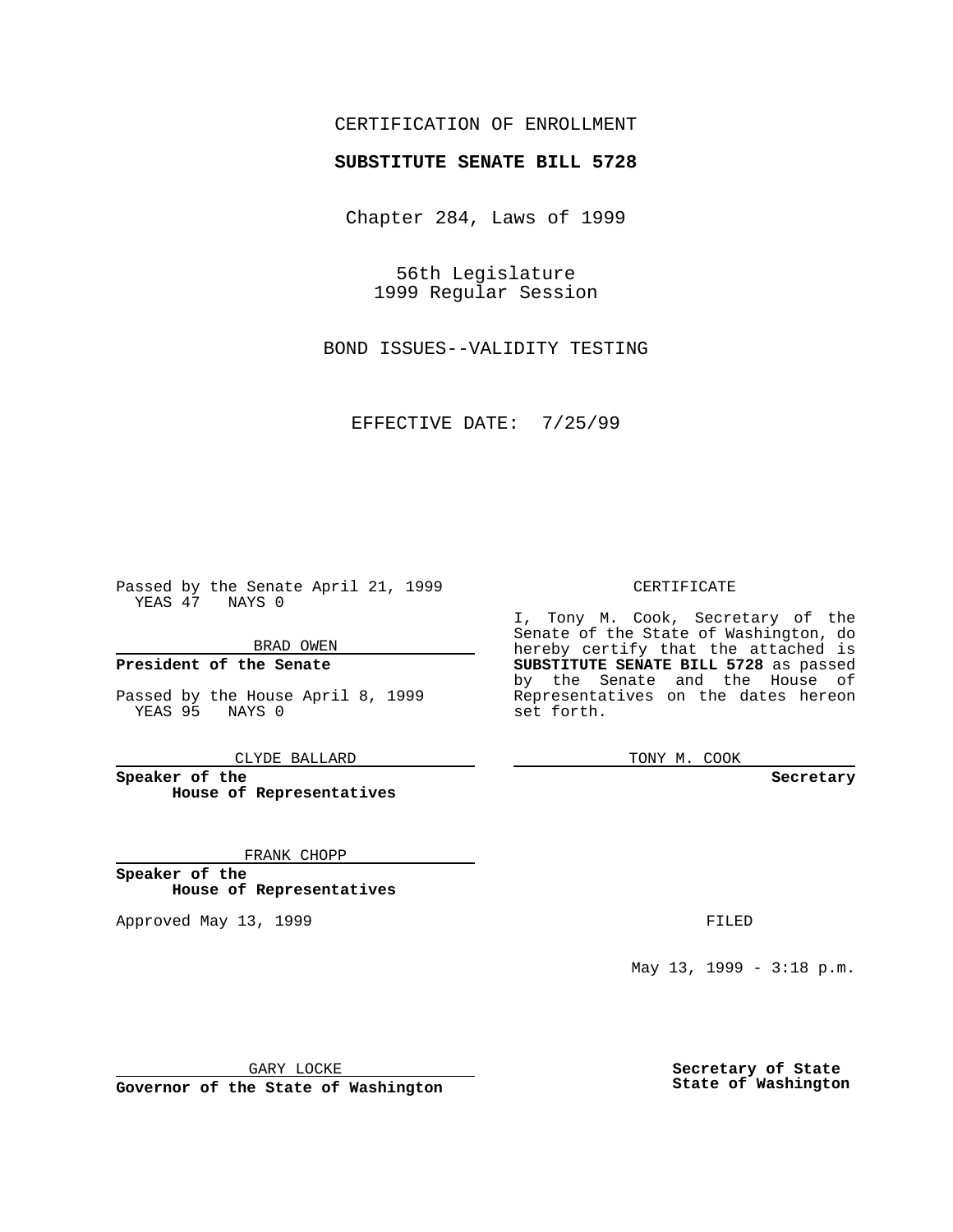## **SUBSTITUTE SENATE BILL 5728** \_\_\_\_\_\_\_\_\_\_\_\_\_\_\_\_\_\_\_\_\_\_\_\_\_\_\_\_\_\_\_\_\_\_\_\_\_\_\_\_\_\_\_\_\_\_\_

\_\_\_\_\_\_\_\_\_\_\_\_\_\_\_\_\_\_\_\_\_\_\_\_\_\_\_\_\_\_\_\_\_\_\_\_\_\_\_\_\_\_\_\_\_\_\_

### AS AMENDED BY THE HOUSE

Passed Legislature - 1999 Regular Session

### **State of Washington 56th Legislature 1999 Regular Session**

**By** Senate Committee on State & Local Government (originally sponsored by Senators Winsley, Haugen, McCaslin and Hale)

Read first time 02/18/1999.

1 AN ACT Relating to proposed bond issues; amending RCW 7.25.010, 2 7.25.020, 7.25.030, and 7.25.040; and adding a new section to chapter 3 7.25 RCW.

4 BE IT ENACTED BY THE LEGISLATURE OF THE STATE OF WASHINGTON:

5 **Sec. 1.** RCW 7.25.010 and 1983 c 263 s 1 are each amended to read 6 as follows:

7 Whenever the legislative or governing body of the state or any county, city, school district, other municipal corporation, taxing district, or any agency, instrumentality, or public corporation thereof shall desire to issue bonds of any kind and shall have passed an ordinance or resolution authorizing the same, the validity of such proposed bond issue may be tested and determined in the manner provided in this chapter.

14 NEW SECTION. **Sec. 2.** A new section is added to chapter 7.25 RCW 15 to read as follows:

16 As used in this chapter, the following terms have the meanings 17 indicated unless the context clearly requires otherwise: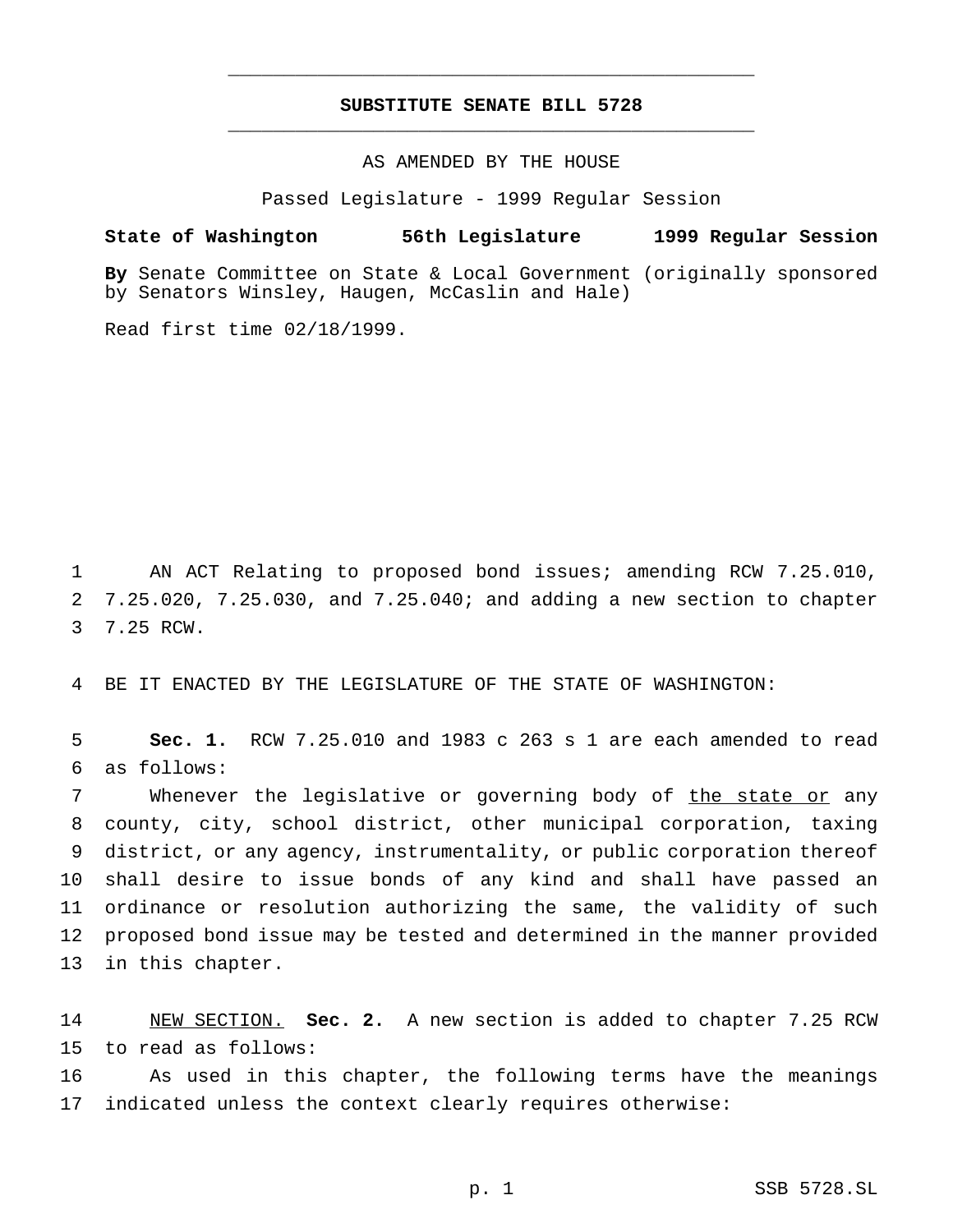(1) "Government entity" means the state of Washington, the state finance committee, any county, city, school district, other municipal corporation, taxing district, or any agency, instrumentality, or public corporation thereof.

 (2) "Bonds" means one or more bonds, notes, or other evidences of indebtedness.

 (3) "Interested parties" means all taxpayers, ratepayers, or any other persons who have any obligations, rights, or other interests in the bonds or issuance thereof, or the project or purpose for which the bonds were issued or are to be issued.

 **Sec. 3.** RCW 7.25.020 and 1983 c 263 s 2 are each amended to read as follows:

 A complaint shall be prepared and filed in the superior court by 14 such ((county, city, school district, other municipal corporation, taxing district, or agency, instrumentality, or public corporation 16 thereof)) government entity setting forth such ordinance or resolution and that it is the purpose of the plaintiff to issue and sell bonds as stated therein and that it is desired that the right of the plaintiff to so issue such bonds and sell the same shall be tested and determined 20 in said action. In said action all ((taxpayers of such taxing 21 district)) interested parties shall be deemed to be defendants ((and shall be named in the title of said action as defendants with the words 23 "The Taxpayers of . . . . . (naming the taxing district), 24 Defendants.")). The title of the action shall be "In re (name of bond 25 issue)." Upon the filing of the complaint the court shall, upon the application of the plaintiff, enter an order naming one or more 27 ((taxpayers of such taxing district)) interested parties upon whom service in said action shall be made as the representative of all 29 ((taxpayers of said district)) interested parties, except such as may intervene as herein provided, and in such case the court shall fix and allow a reasonable attorney's fee in said action to the attorney who 32 shall represent the representative ((taxpayer or taxpayers)) interested 33 parties as aforesaid, and such fee and all taxable costs incurred by 34 such representative ((taxpayer or taxpayers)) interested parties shall be taxed as costs against the plaintiff: PROVIDED, That if the 36 ((taxpayer or taxpayers)) interested parties appointed by the court shall default, the court shall appoint an attorney who shall defend 38 said action on behalf of all ((taxpayers)) interested parties, and such